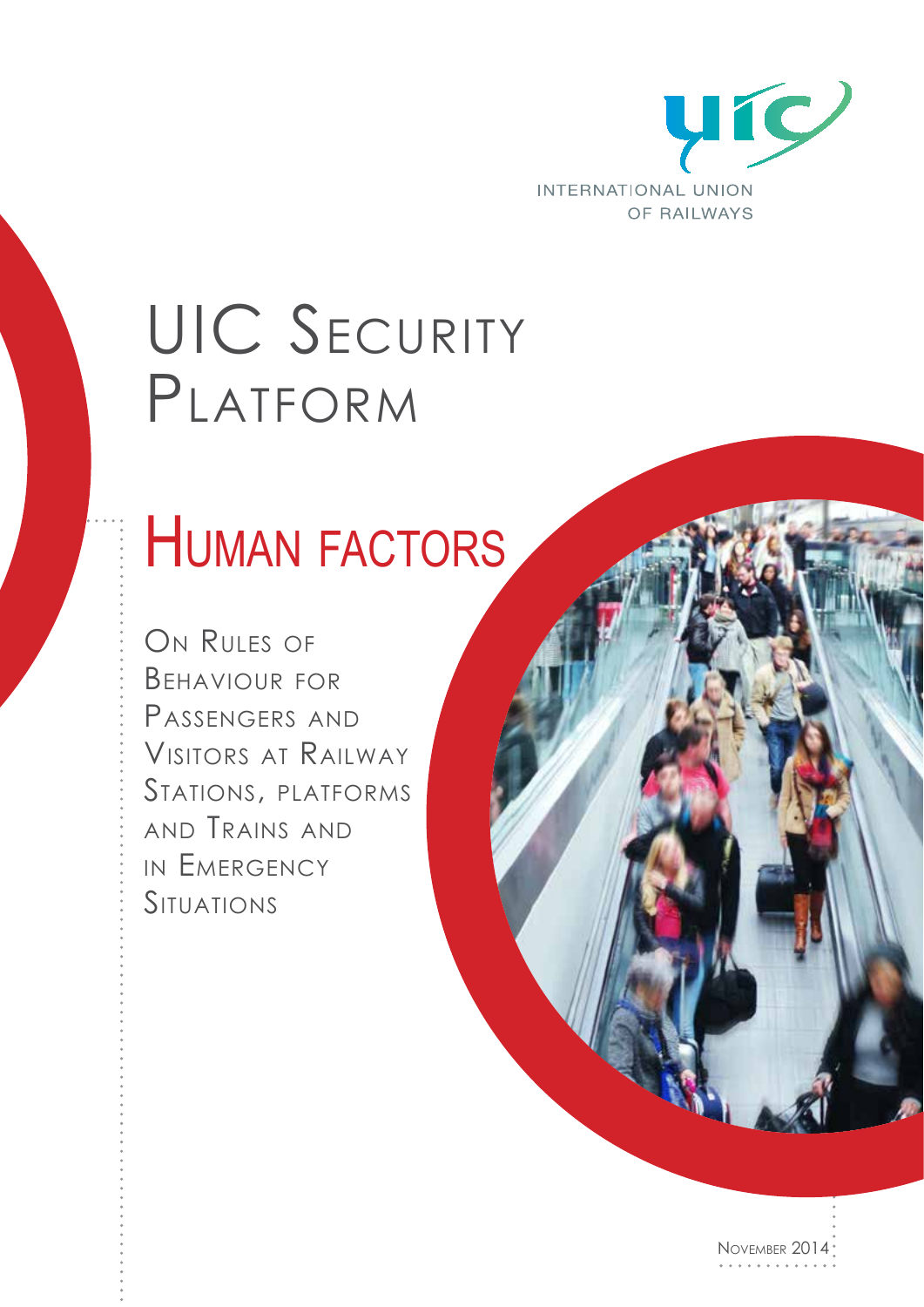



### UIC SECURITY PLATFORM HUMAN FACTORS





You should observe the following rules while at the train station, on passenger platforms and on trains:

While crossing railway tracks, use specially designed pedestrian crossings, tunnels, footbridges, overpasses and other areas marked with special information signs while paying attention to signals and notifications provided by the audio and visual public address systems and/or staff.

Stand a safe distance from the edge of the platform to avoid the impact of the air current generated by approaching or passing trains.

DO not cross the line along the edge of the platform.

Walk on the right side of a staircase if possible. When on an escalator, stand on the right side and walk on the left.

DO not leave children unattended, especially when boarding and/or alighting from the carriage.

Do not leave bicycles or other means of transportation in places not intended for that purpose.

DO not leave luggage unattended.

LOSt or unattended items and suspicious objects should be reported to railway administration staff or a police officer immediately.

Board or alight from the train only after the train has stopped completely and do not block other passengers.

Play active games or ride bicycles, scooters, skateboards, roller skates and other means of transport;

Sell drugs or psychoactive substances or consume them;

Smoke outside designated places;

Have a dog off a leash (highly aggressive and dangerous dogs should also be muzzled);

In case of an emergency follow the instructions of railway administration staff, police and other specialised services handling the emergency.

Interfere with lost or unattended items, suspicious objects, or things adjacent to them;

USE radio equipment, telephones or other communication devices near the suspicious objects.

In case of an emergency leave the place of danger using the designated evacuation routes and/ or routes indicated by the railway administration staff.

Stand on the footsteps or in the gangway of a carriage;

Prevent the automatic carriage doors from opening or closing;

**Lean** out of carriage windows and vestibule doors:

MISUSE the emergency communication units;

If you cannot leave the place of emergency, move to a zone of maximum safety and make the rescue services aware of where you are.

Carry articles which may cause injury or stain people's clothes if not put inside an appropriate package or case;

Dispose of garbage by throwing it onto the railway track or elsewhere except garbage cans;

Stain or damage the equipment, damage the floor or the walls, draw or write on them;

The railway administration's permission is required for doing the following at railway stations, passenger platforms and on trains:

Putting up posters and signs

Handing out advertising booklets and leaflets

Selling or giving out goods

Staging musical or theatrical performances as well as other performances and demonstrations

Collecting signatures, conducting polls and fundraising campaigns



#### It is prohibited to:

Drink alcohol or be in a state of intoxication, narcotic or otherwise;

Carry or have in possession poisonous, explosive and toxic substances;

Obstruct emergency exits and evacuation routes;

Cross the railway line at an undesignated point;

Run on the passenger platform alongside an arriving/ departing train;

Board or alight from a train when it is in motion;